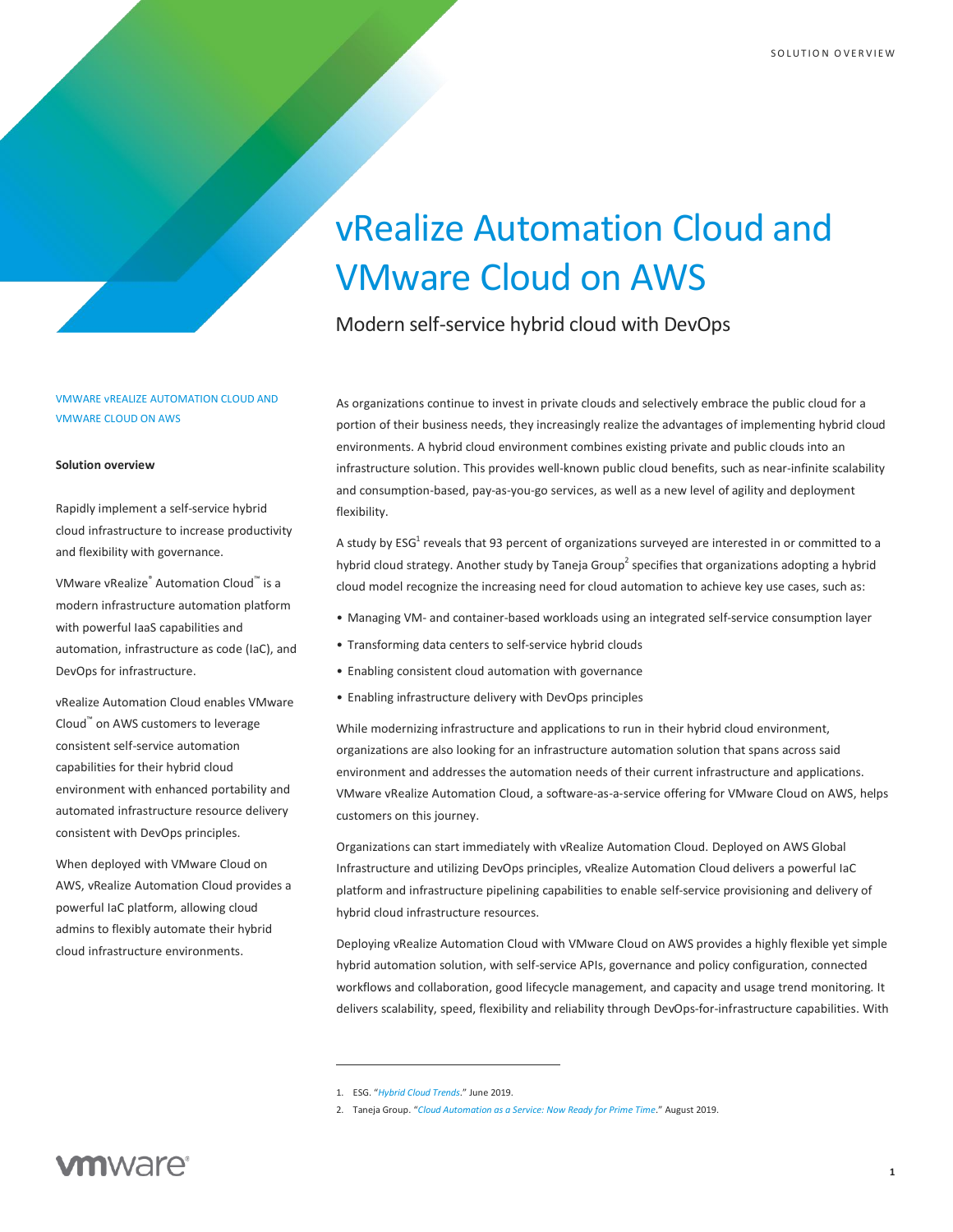vRealize Automation Cloud and VMware Cloud on AWS, customers can seamlessly consume IaaS, PaaS, FaaS and deliver VMware-based infrastructure environments across private and hybrid clouds.

# **vm**ware<sup>®</sup>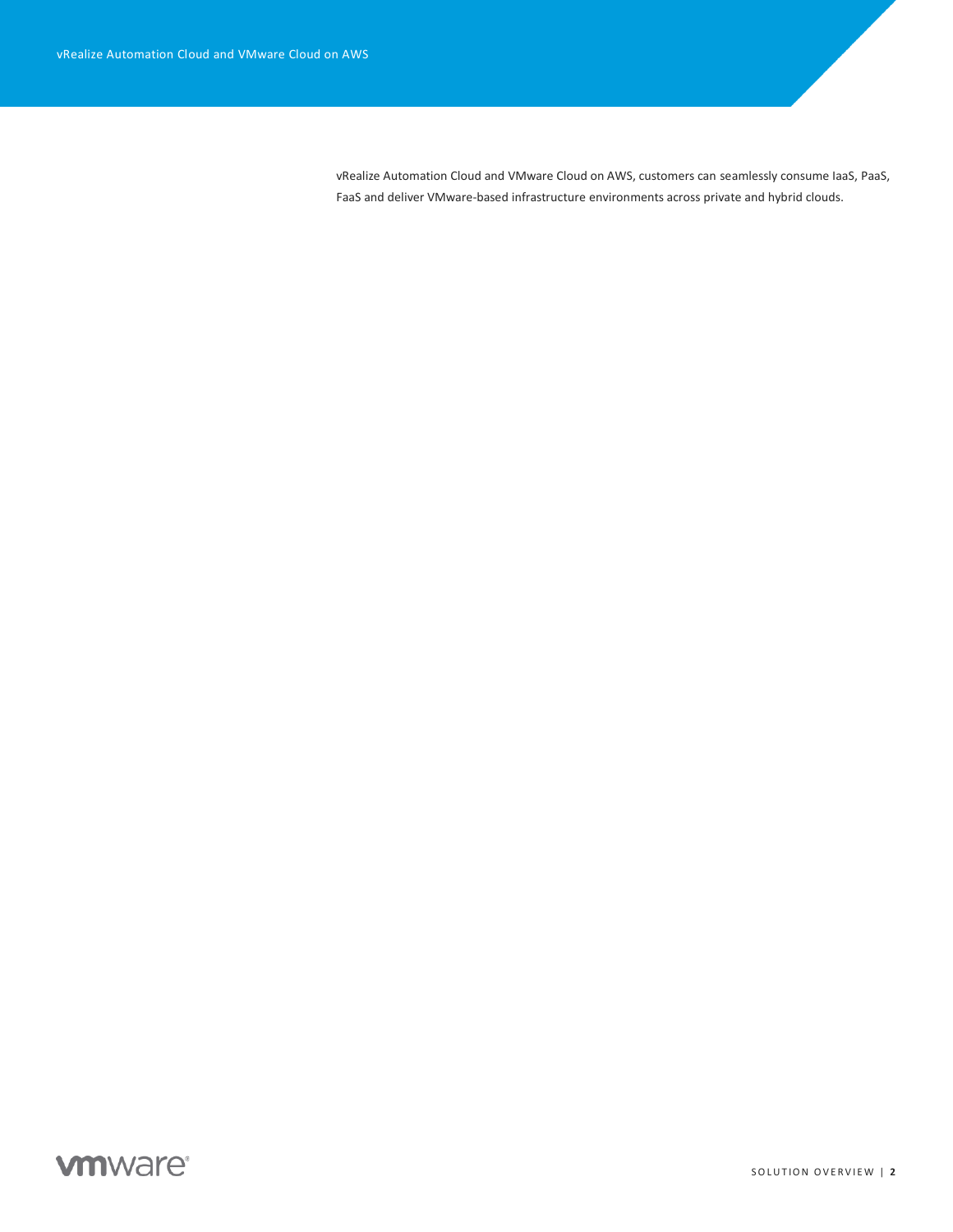#### KEY BENEFITS

**Portability** – Leverage a unified self-service provisioning and catalog layer with seamless workload portability across private and hybrid cloud infrastructure.

**Flexibility** – Enable automated infrastructure provisioning by providing a self-service catalog and pipelining infrastructure for cloud admins and manage it with governance policies for better insight and control.

**Choice –** Build designs from scratch using a rich set of building blocks (cloud-agnostic provisioning, AWS infrastructure as a service, AWS services), or request designs and images from third-party platforms via the self-service catalog.

**Agility** – Enable a fast response to business needs with accelerated development and delivery of complex workload topologies with IaC.

**Consistency** – Apply the same self-service catalog, content and policies in vRealize Automation Cloud across private and hybrid cloud environments. Provide centralized and streamlined operations with unified visibility and management across the hybrid cloud environment.

**Ease of use** – Utilize the vRealize Automation Cloud add-on tile on the VMware Cloud on AWS console to streamline customer onboarding.

# Key challenges

- Customers need more self-service application and infrastructure provisioning capabilities to better manage complex and diverse hybrid cloud environments in a consistent manner.
- Customers want to easily and seamlessly integrate automation platforms with existing cloud infrastructure environments without disruptions to existing business processes and operations.
- To overcome the limitations of traditional IT infrastructure and application platforms, customers need more consistent solutions to automate processes and workstreams that can work across private and hybrid cloud environments.
- Customers need to better automate their IT infrastructure and incorporate existing, established governance policies and management tools to manage VM- and container-based workloads across private and hybrid clouds.
- To prevent skill shortage in teams tasked with automating the IT resources in their existing data center and cloud environments, customers need a consistent cloud infrastructure that's easy to learn and leverages existing skillsets.

# Solution description

VMware vRealize Automation Cloud is a modern infrastructure automation platform that enables rapid implementation of powerful self-service hybrid cloud environments. With vRealize Automation Cloud, customers can increase agility, productivity and efficiency through self-service automation by reducing the complexity of their IT environment, streamlining IT processes and delivering DevOps-forinfrastructure capabilities. It enables automated workload provisioning by setting up a self-service infrastructure for developers and managing it with governance policies for better insight and control. It also delivers IaC-based automation for VMware Cloud on AWS.

vRealize Automation Cloud blueprints are written declaratively in YAML and describe the desired end states of VMs, networks, load balancers and other infrastructure components that are satisfied by various cloud accounts and integrations. Through GitLab and GitHub integrations, vRealize Automation Cloud blueprints can enable source control management, with versioning synchronized between blueprints and the source control system.

With vRealize Automation Cloud, VMware Cloud on AWS customers can leverage self-service automation and DevOps-for-infrastructure capabilities for their hybrid cloud environment with enhanced flexibility and automated infrastructure resource delivery that utilizes DevOps principles. Users can add a self-service consumption layer to their infrastructure cloud resources, access a unified catalog, and deliver increased governance and control for specific users to help them be more productive, effective and contribute to lines of business. vRealize Automation Cloud provides the ability to easily balance the existing traditional system landscape with the emerging cloud footprint, and promotes business agility, business efficiency and risk mitigation.